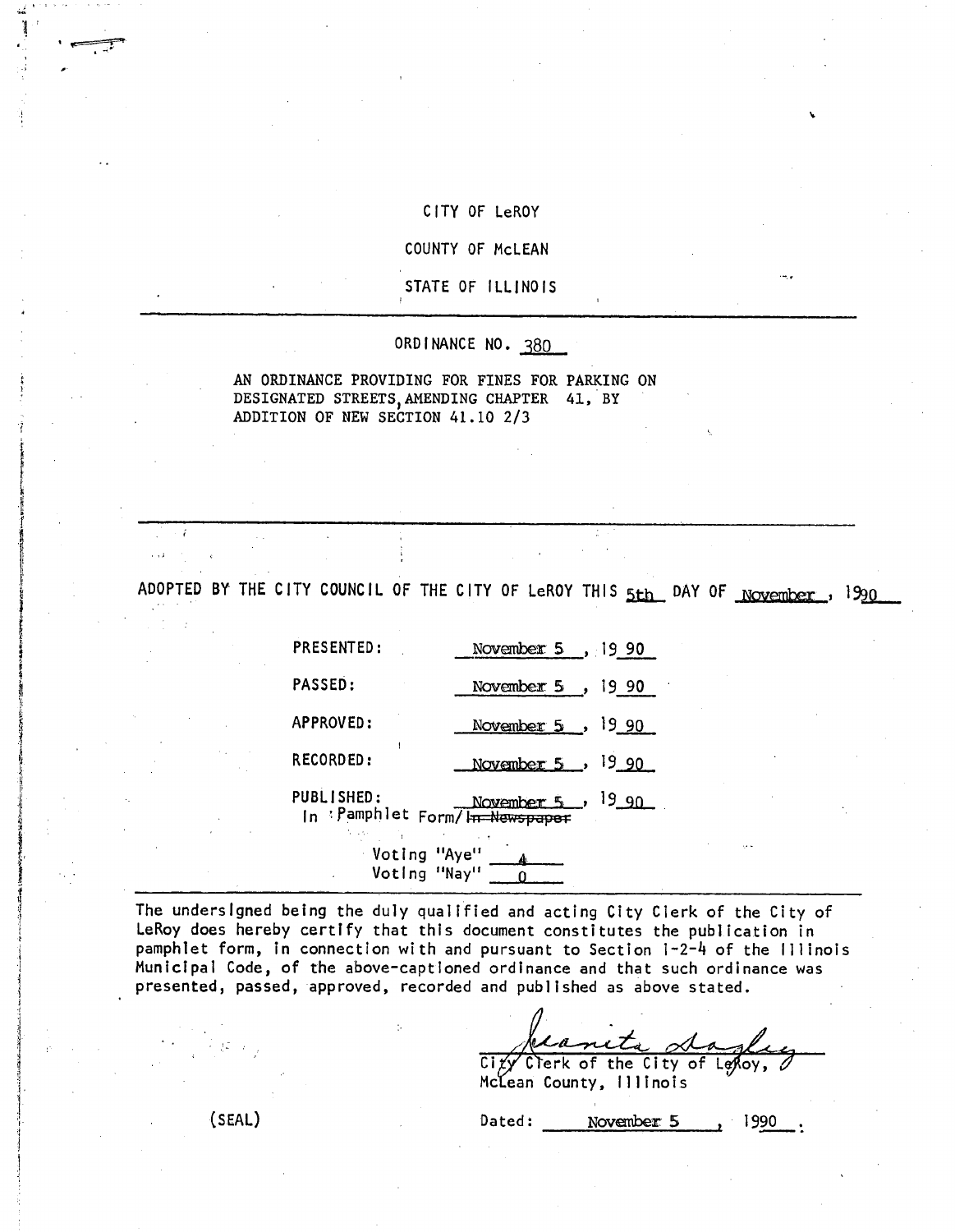# AN ORDINANCE PROVIDING FOR FINES FOR PARKING ON DESIGNATED STREETS, AMENDING CHAPTER 41, BY ADDITION OF NEW SECTION 41.10 2/3

WHEREAS, the City Council of the City of LeRoy has determined that it is in the best interests of the City and its residents that fines be imposed for parking in designated spaces for a period of time longer than permitted by ordinance,

 $\frac{1}{2}$  ,  $\frac{1}{2}$  ,  $\frac{1}{2}$  ,  $\frac{1}{2}$ NOW, THEREFORE, BE IT ORDAINED by the City Council of the City of LeRoy, in lawful meeting assembled, as follows:

Section 1. That new Section 41.10 2/3 is hereby adopted in words and figures as follows:

(a). It shall be unlawful to park any, vehicle on any block of a public street or within any portion thereof in excess of the amount of time designated by ordinance for said block and so posted. This sub-section, except time limitations of 1/2 hour or less, shall not apply to motor vehicles bearing registration plates or decals issued to a handicapped person or to a disabled veteran when such vehicle is operated by such handicapped person or disabled veteran or is operated under a handicapped person's or disabled veteran's express direction while he or she is present. The moving of a vehicle, unlawfully parked due to exceeding the time limits as designated by ordinance and so posted, from one area of said block to another area thereof shall not constitute either abatement of the unlawful parking time or commencement of a new and lawful parking time.

(b). The following schedule of fines (pertaining to violation of Section 41.10 2/3 (a))is hereby established:

| $\mathbf{G}_k^{\mathbf{a}}$ , and $\mathbf{G}_k^{\mathbf{a}}$ , and $\mathbf{G}_k$        |      | <u>FINE</u><br>Offense |      |  |                 |  |
|-------------------------------------------------------------------------------------------|------|------------------------|------|--|-----------------|--|
| 2020年1月11日<br>$\sim 10^{-10}$ km $^{-1}$<br>$\frac{1}{3}$ , $\frac{1}{2}$ , $\frac{1}{2}$ |      |                        |      |  | 3rd &<br>Subse- |  |
| Nature of Violation                                                                       | 1st  |                        | 2nd  |  | quent           |  |
| Parking in violation of time limits<br>$\sim$ (Sec. 41.10 2/3 (a))                        | 5.00 |                        | 5.00 |  | $50.00*$        |  |

(c). In the event of a violation of Section 41.10 2/3 (a), the fine shall be as stated in the schedule under sub-section (b).if paid within 5 days after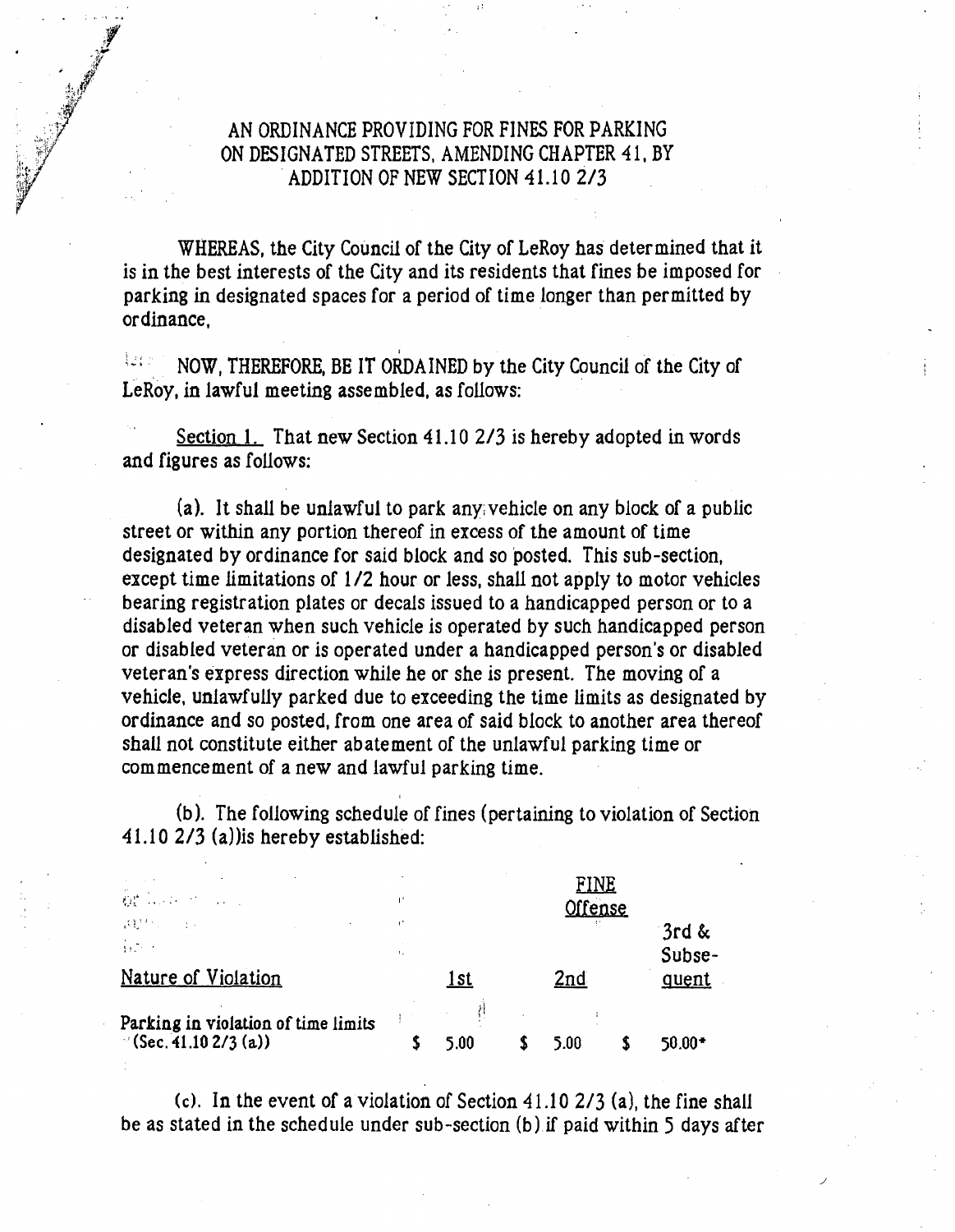the date the ticket was issued. If the fine is paid subsequent to said 5-day period, but prior to 30 days after the date the ticket was issued, the fine shall be the sum of \$10.00. Should such parking violation not be paid by the offender on or before the 30th day after the date of the offense as shown on the ticket, the fine shall be  $$50.00$ .

(d). In addition to the foregoing, any person found guilty of violating, disobeying, omitting, neglecting or refusing to comply with, or resisting or opposing the investigation or enforcement of any of the provisions of this Section 41.10 2/3, upon conviction thereof shall be punished by fine of not less than \$50.00, nor more than \$500.00; provided, however, that all actions seeking the imposition of fines only shall be filed as quasi-criminal actions subject to the provisions of the Illinois Civil Practice Act. In the alternative, such offense may be punishable as a misdemeanor by incarceration in the county jail for a term not to exceed six (6) months, provided, however, actions seeking incarceration shall be filed under the procedures set forth in the Illinois Municipal Code and under the provisions of the Illinois Code of Civil Procedure. A separate and distinct offense shall be regarded as committed each day upon which said person shall continue any such violation, or shall permit any such violation to exist after notification or knowledge of the existence thereof.

(e). The fact that a vehicle which is illegally operated or parked is registered in the name of a person shall be considered prima facie proof that such person was in control of the vehicle at the time of the occurrence of the violation.

 $(f)$ . Any vehicle left unattended upon a street, highway, or other public thoroughfare or alley, within the limits of the City of LeRoy, for 24 or more consecutive hours after a citation has been issued for a parking . ordinance violation, and left in the same location as it was when the citation was issued, may be removed to the nearest garage or other place of safety, or to the garage designated or maintained by the City for purposes of storage or impoundment of motor vehicles. Said removal shall be under the authority of the Police Department of the City of LeRoy, said removal being hereby authorized to take place 24 hours after the issuance of a ticket for parking beyond the time limit in the zone in which the vehicle is found.

Section 2. This ordinance shall be in full force and effect from and after its passage, approval and publication in pamphlet form as required by law.

ALDERMEN ELECTED

.... 1 لتندير التعمل والجراري